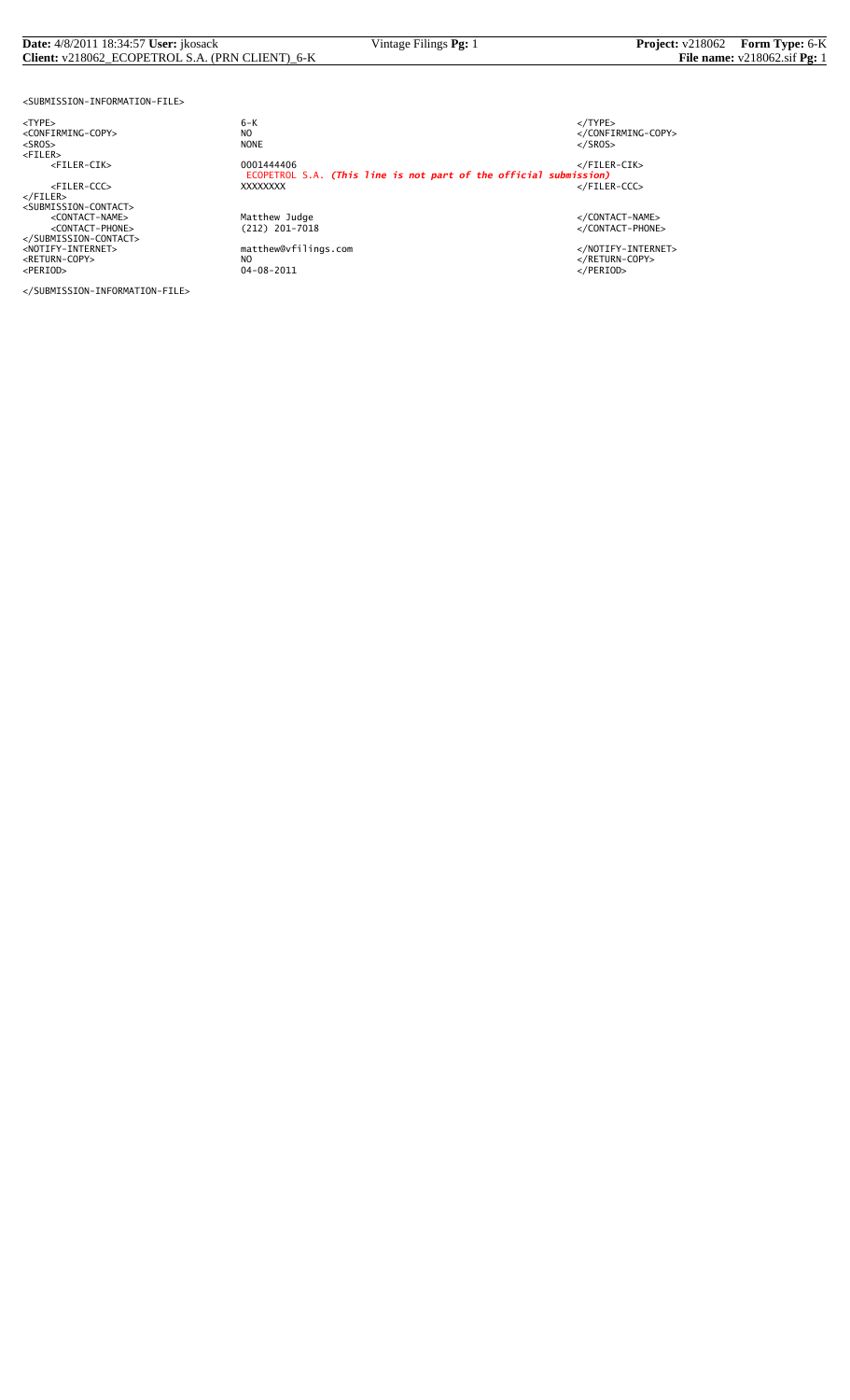#### **SECURITIES AND EXCHANGE COMMISSION Washington, D.C. 20549**

 $\overline{a}$ 

 $\overline{a}$ 

 $\overline{a}$ 

 $\overline{a}$ 

 $\overline{a}$ 

#### **FORM 6-K REPORT OF FOREIGN PRIVATE ISSUER PURSUANT TO RULE 13a-16 OR 15d-16 OF THE SECURITIES EXCHANGE ACT OF 1934**

April 2011

Commission File Number: 333-153452

**ECOPETROL S.A.**

*(Exact name of registrant as specified in its Charter)*

Carrera 7 No. 37 – 69 BOGOTA – COLOMBIA *(Address of registrant's principal executive offices)*

Indicate by check mark whether the registrant files or will file annual reports under cover Form 20-F or Form 40-F.

Form 20-F  $\boxtimes$  Form 40-F  $\Box$ 

Indicate by check mark if the registrant is submitting the Form 6-K in paper as permitted by Regulation S-T Rule 101(b)(1):

Yes □ No ⊠

Indicate by check mark if the registrant is submitting the Form 6-K in paper as permitted by Regulation S-T Rule 101(b)(7):

 $Yes$   $\Box$  No  $\boxtimes$ 

Indicate by check mark whether by furnishing the information contained in this Form, the registrant is also thereby furnishing the information to the Commission pursuant to Rule 12g3-2(b) under the Securities Exchange Act of 1934.

 $Yes$   $\square$  No  $\boxtimes$ 

If "Yes" is marked, indicate below the file number assigned to the registrant in connection with Rule  $12g3-2(b)$ : 82- $N/A$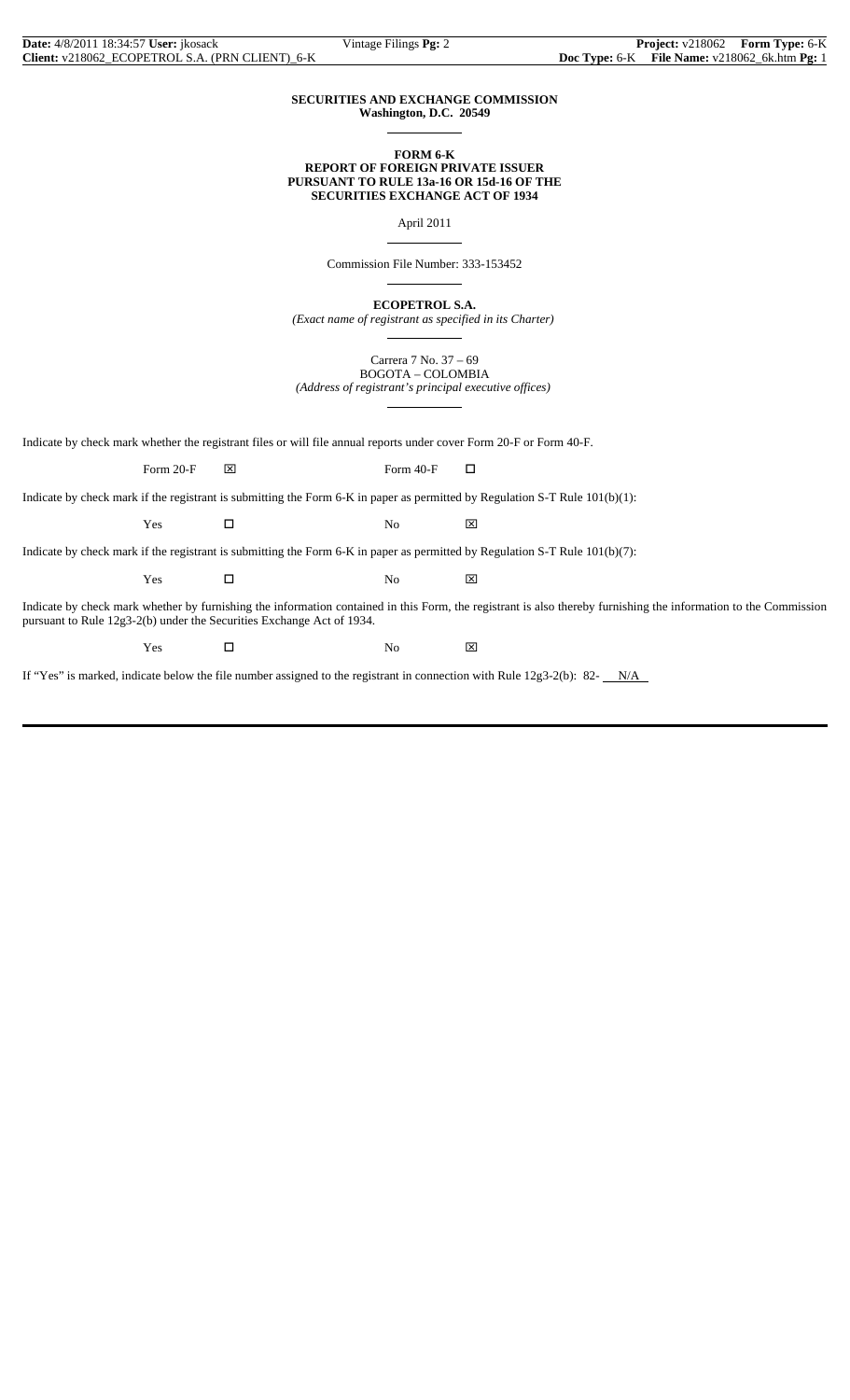

## **CHANGES IN ECOPETROL S.A. ACCOUNTING POLICIES**

BOGOTA, Colombia April 8, 2011 Ecopetrol S.A. (NYSE: EC; BVC: ECOPETROL; BVL: EC; TSX: ECP) ("Ecopetrol") announces that in line with certain regulatory changes, it has adopted the following accounting policies:

#### 1. **Actuarial calculation of monthly pension payments and bonds**

Based on Resolution 1555 of July 30, 2010, in which the Financial Superintendency replaced the Mortality Tables used to prepare actuarial calculations and determined that the effect of the change could be recognized gradually, as well as the subsequent issuance of Decree 4565 of December 7, 2010, which modified existing accounting standards in effect through the issuance of the decree for the amortization of the actuarial calculation which allowed companies with 100% of their actuarial calculation amortized as of December 31, 2009 to gradually amortize through 2029 the increase in the 2010 actuarial calculation using the new Mortality Tables, Ecopetrol has modified its amortization accounting policy for the actuarial calculation of monthly pension payments, quota sharess, and pension (commuted liabilities) and health bonds. The change involves establishing a 5-year period starting in 2010 within which to amortize the increase in the actuarial calculation of 2010. Through 2009, the increase for the year in the actuarial calculation was recorded as an expense for the period since the actuarial calculation was being amortized at 100%.

#### 2. **Estimating abandonment costs liabilities:**

Modifications were made to the policy for estimating abandonment costs liabilities, which were calculated in U.S. dollars (US\$), to be calculated in Colombian pesos (Col\$) due to the fact that more than 70% of scheduled expenditures since 2010 have been primarily denominated in Colombian pesos.

**Bogotá, Colombia – April 8, 2011**

*Ecopetrol is Colombia's largest integrated oil & gas company, where it accounts for 60% of total production. It is one of the top 40 oil companies in the world and the fourth largest oil company in Latin America. The Company is also involved in exploration and production activities in Brazil, Peru and the United States Gulf Coast, and owns the main refineries in Colombia, most of the network of oil and multiple purpose pipelines in the country, petrochemical plants, and is entering into the biofuels business.*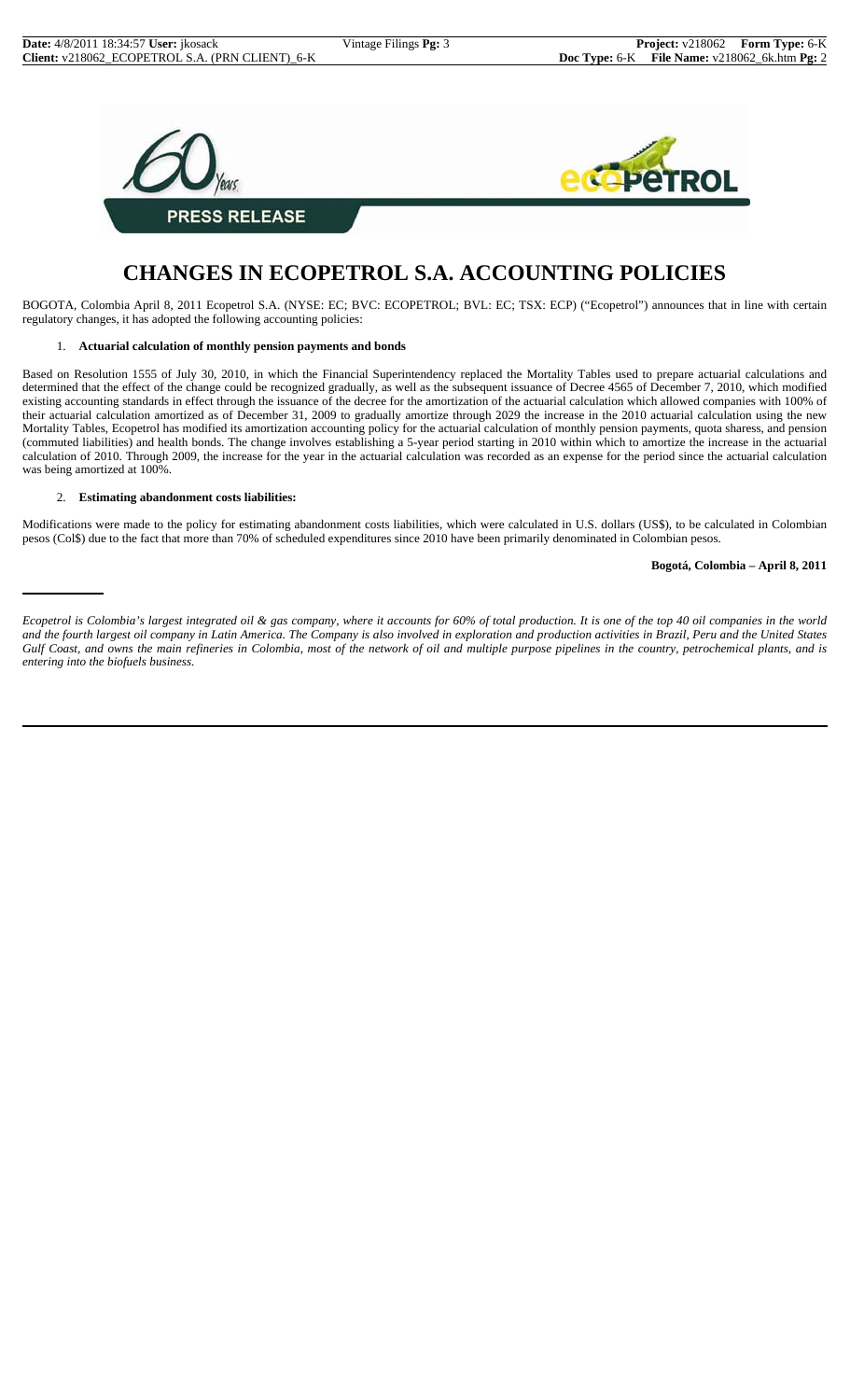

*This release contains forward-looking statements relating to the prospects of the business, estimates for operating and financial results, and those related to growth prospects of Ecopetrol. These are merely projections and, as such, are based exclusively on the expectations of management concerning the future of the business and its continued access to capital to fund the Company's business plan. Such forward-looking statements depend, substantially, on changes in market conditions, government regulations, competitive pressures, the performance of the Colombian economy and the industry, among other factors; therefore, they are subject to change without prior notice.*

**Contact us for any additional information:**

**Investor Relations Alejandro Giraldo** Phone: +571-234-5190 Email: investors@ecopetrol.com.co

**Media Relations (Colombia) Mauricio Téllez** Phone: + 571-2345377 Fax: +571-2344480 Email: mtellez@ecopetrol.com.co

Website: www.ecopetrol.com.co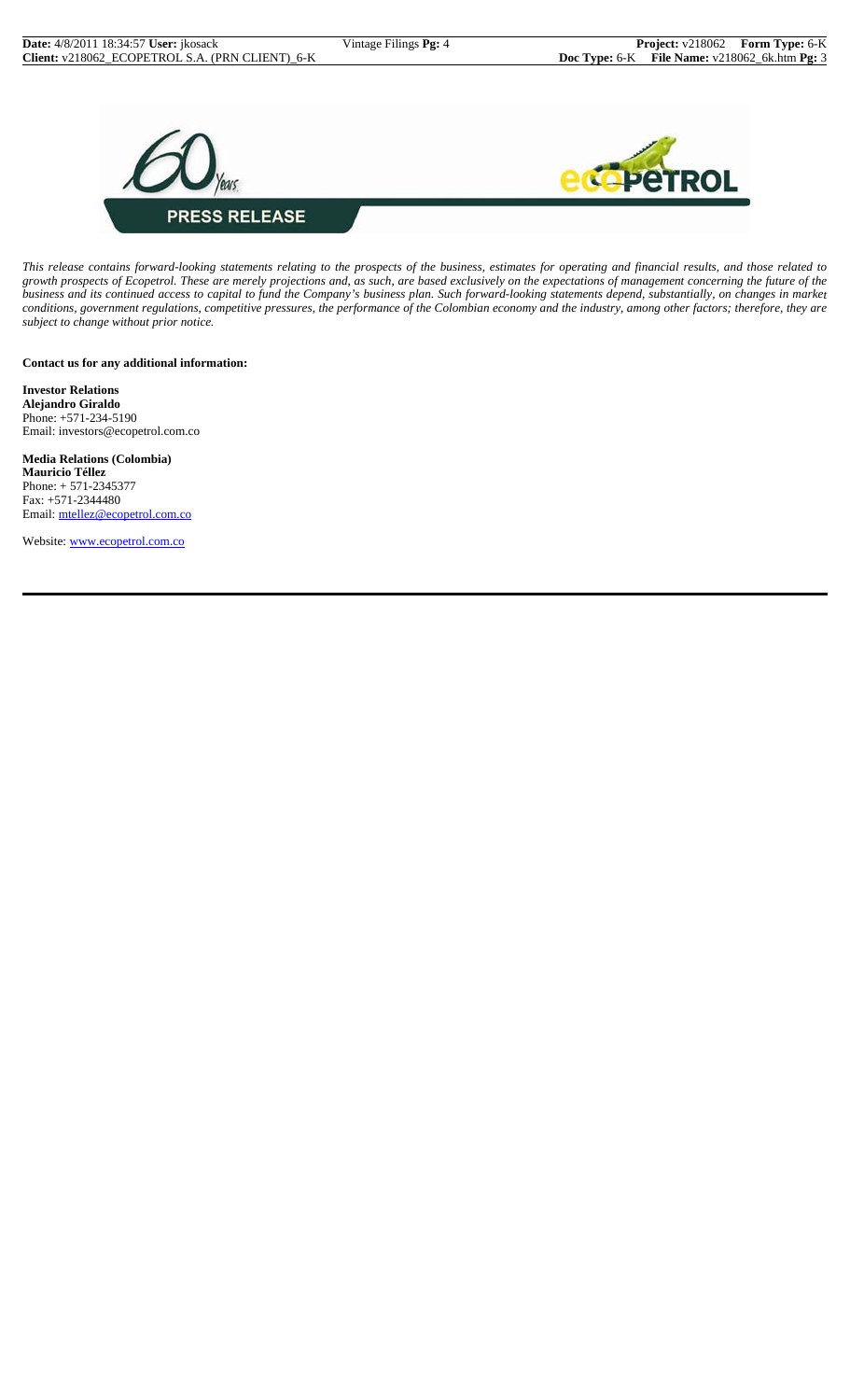| <b>Date:</b> 4/8/2011 18:34:57 <b>User:</b> ikosack | Vintage Filings <b>Pg:</b> 5 |                                                   | Project: v218062 Form Type: 6-K |
|-----------------------------------------------------|------------------------------|---------------------------------------------------|---------------------------------|
| Client: v218062 ECOPETROL S.A. (PRN CLIENT) 6-K     |                              | Doc Type: $6-K$ File Name: $v218062$ 6k.htm Pg: 4 |                                 |

### **SIGNATURE**

Pursuant to the requirements of the Securities Exchange Act of 1934, the Registrant has duly caused this report to be signed on its behalf by the undersigned, thereto duly authorized.

Date: April 8, 2011

Ecopetrol S.A.

By: /s/ Adriana M. Echeverri Name: Adriana M. Echeverri Title: Chief Financial Officer